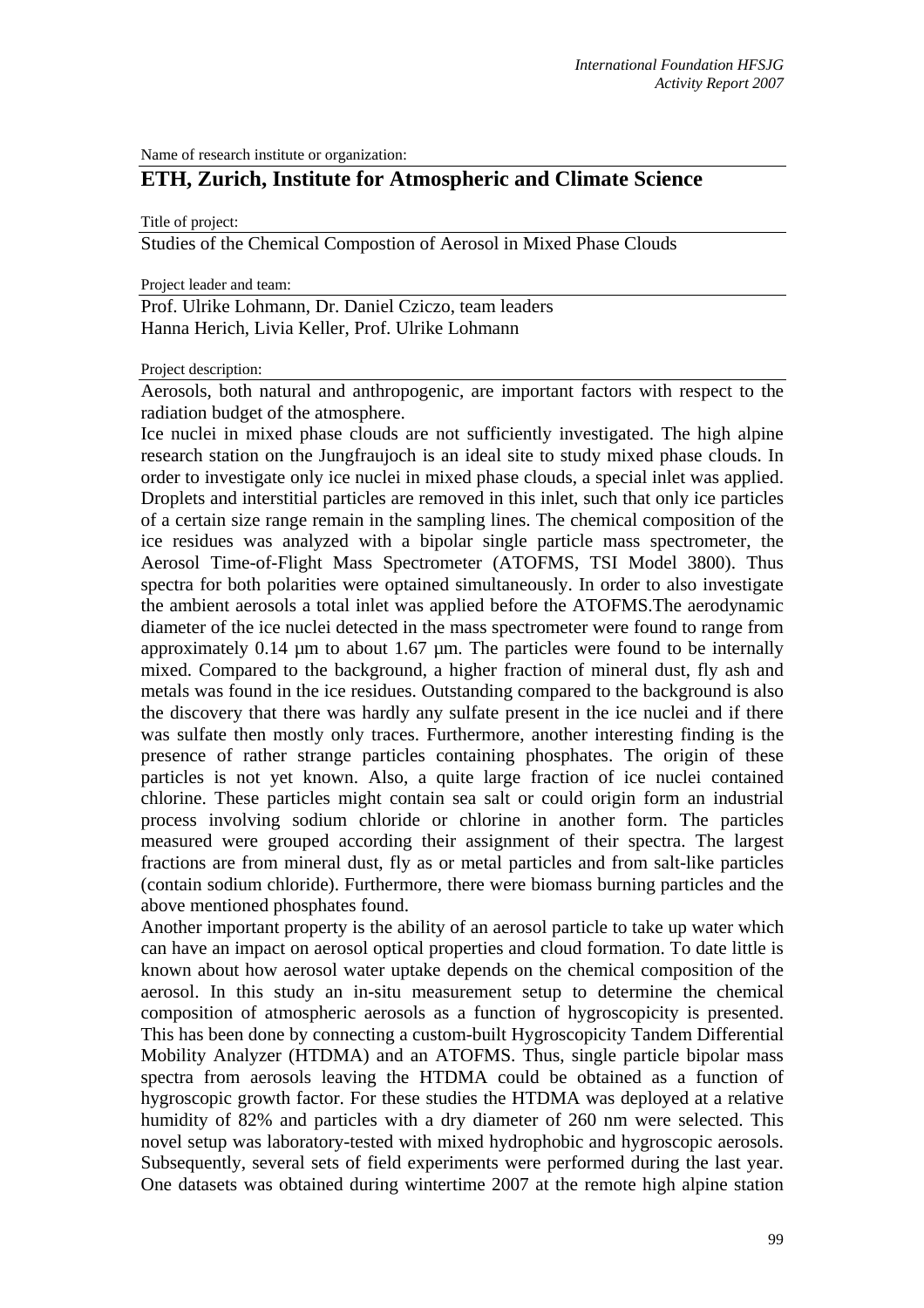Jungfraujoch. There, due to low particle concentrations, a long sampling period was required. During the measurements two different growth factor modes were observed. First results from this location show that most aerosols were generally internally mixed. A large contribution of organics and biomass combustion was found in the non-hygroscopic growth mode particles. Refractory material (e.g. metals, mineral dust, fly ash elements) was also highly enhanced in the non-hygroscopic particles. Sulfate was found to be a constituent in almost all particles independent of their growth factor.

Key words:

Aerosol chemical composition, hygroscopicity, ice nucleation

Collaborating partners/networks:

Pacific Northwest National Laboratories

Scientific publications and public outreach 2007:

## **Conference papers**

Keller, L., Herich, H., Cziczo, D., and U. Lohmann, The composition of ice residue in clean mixed phase clouds, European Aerosol Conference, Salzburg, Austria; September 2007.

Cziczo, D., Herich, H., Keller, L., and U. Lohmann, The Chemical Composition of Ice Nuclei in Ice and Mixed-Phase Clouds : Studies at a High Altitude Research Station in Switzerland, Washington State University Environmental Seminar Series, Pullman, WA, January 2008.

Cziczo, D., Herich, H., Keller, L., and U. Lohmann, The Chemical Composition of Ice Nuclei in Ice and Mixed Phase Clouds", University of Washington Atmospheric Science Colloquium, Seattle, WA, January 2008.

Cziczo, D., Herich, H., Keller, L., and U. Lohmann, What have we learned about the indirect effect by studying aerosol composition?", PNNL Atmospheric Science and Global Change Seminar, Richland, WA, January 2008.

Cziczo, D., Herich, H., Keller, L., and U. Lohmann, A Comparison of Ice Nucleation in Ice and Mixed Phase Clouds", International Union of Geodesy and Geophysics Meeting, Perugia, Italy, July 2007.

Herich, H., Keller, L., Cziczo, D., and U. Lohmann, A Rapid In-Situ Technique for Aerosol Chemical Composition as a Function of Hygroscopic Growth, AGU, San Francisco, USA, December 2007.

Herich, H., Keller, L., Cziczo, D., and U. Lohmann, Aerosol Chemical Composition and Hygroscopic Growth - first results from field studies, ETH-Conference on Combustion Generated Nanoparticles, Zurich, Switzerland, August 2007.

## **Magazine and Newspapers articles**

D. J. Cziczo, A Nice Place To Ski, But How About To Study Clouds?, Particle Distributions (2007).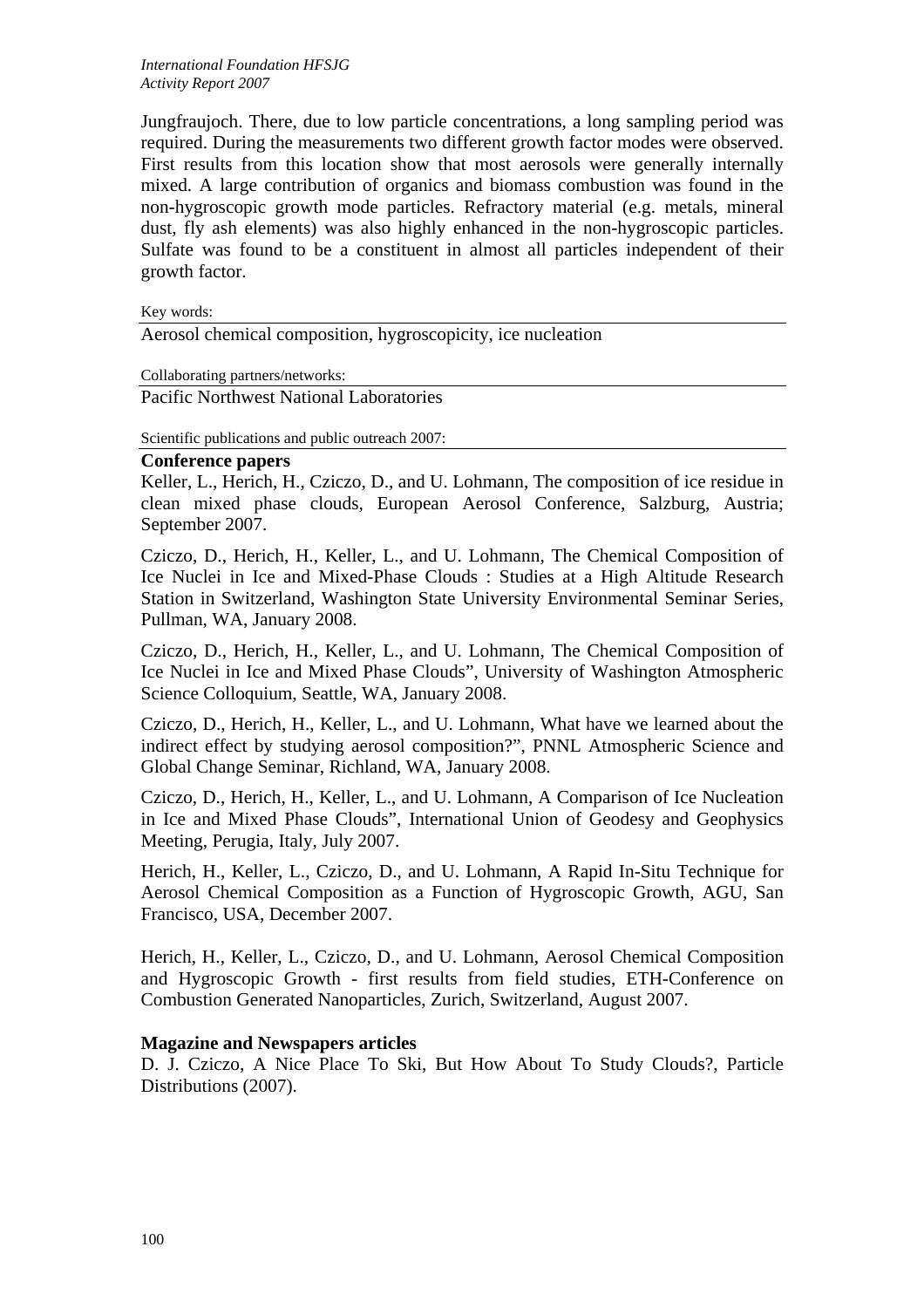Address:

ETH-Zentrum Institut f. Atmosphäre und Klima CHN O 11 Universitätstrasse 16 8092 Zürich

Contacts:

Prof. Ulrike Lohmann Phone: +41 44 633 05 14 E-Mail: ulrike.lohmann@env.ethz.ch